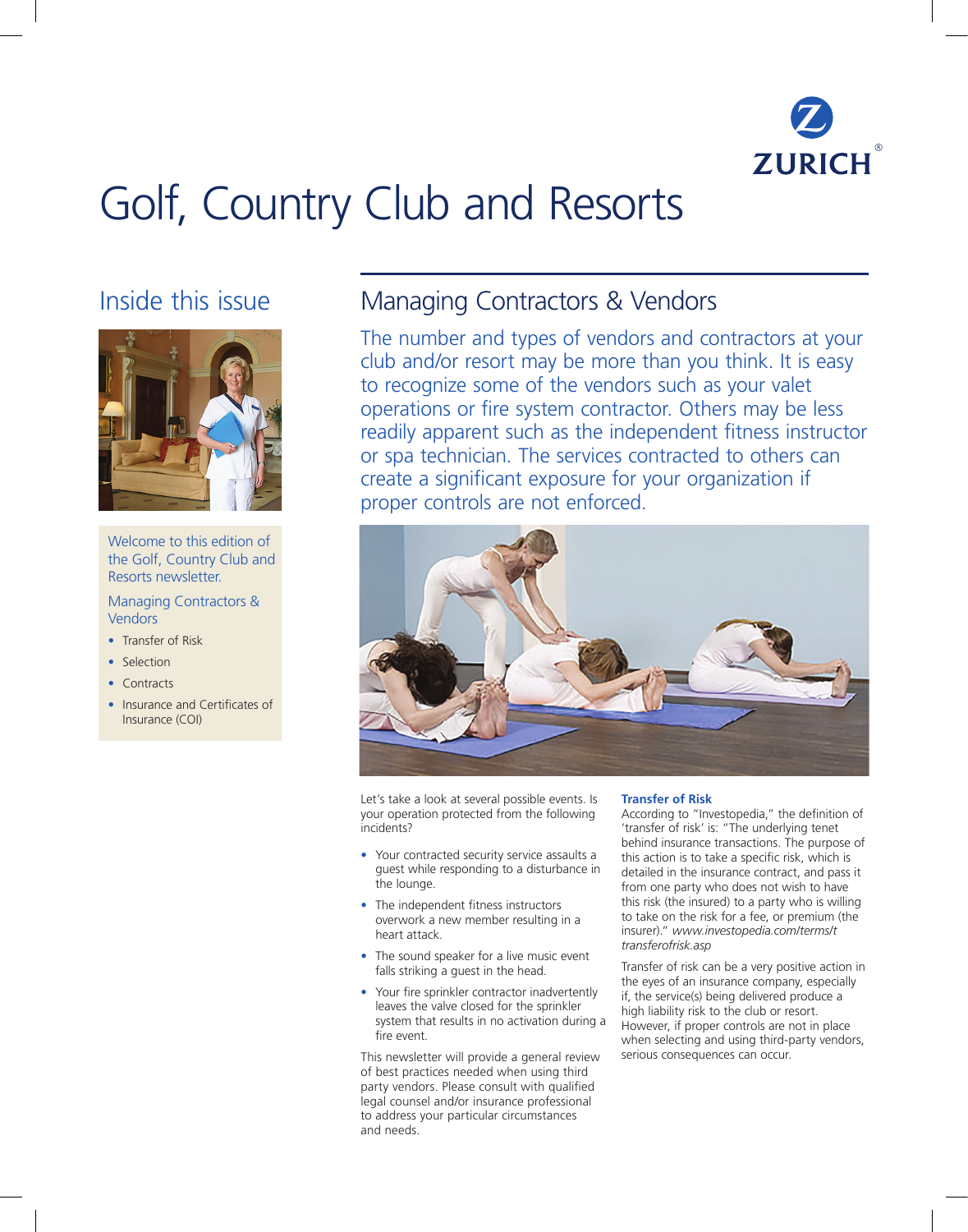## Golf, Country Club and Resorts



#### **Selection**

Whether the club needs to hire a construction company or simply requires an additional (contracted) instructor for the fitness center, certain selection criteria should be used.

#### Contractors, vendors and/or service providers:

- Check to assure licenses are in place and up to date
- Check for certifications, if applicable
- Check references, Better Business Bureau, etc.
- Require written estimates with a detail of services, job schedule, warranty information, project costs, etc.
- Review language of the contractual agreements
- Does the contractor, vendor or service provider subcontract? This introduces a new layer of concerns and exposures requiring additional controls.
- Does the contractor, vendor or service provider have a formal safety program and require a formal safety program of their subcontractors
- Check the insurance policy to confirm the proper coverage (reviewed later within this document)

#### Temporary employees\*

- Reference checks, including Better Business Bureau ratings, etc.
- Confirm that insurance is in place
- Review contractual agreements with specific job duties/responsibilities, etc.
- Review safety programs; does the staffing agency provide preliminary safety training specific to the club/resort's operations

#### **Contracts**

Before you begin any vendor relationship, you should carefully review, discuss, and negotiate the terms of your contract carefully. In the future, this may benefit your organization through reimbursement of your out-of-pocket costs. It may also lower your loss ratio because contract terms can improve an insurance company's opportunities for successful recoveries against vendors who are responsible for losses.

In working with vendors, service providers and contractors, whether your company is leasing equipment, purchasing supplies or making transit arrangements, keep in mind the following contract points:

All vendors should submit Certificates of Insurance. Assess whether the coverage limits are appropriate.

- All vendors should submit a contract outlining the scope of work to be performed.
- It may be in your best interest to strike the following provisions from the vendor's contract:
	- Limitations of liability  $-$  On contracts such as purchase contracts, the sellers typically include provisions that limit its liability. For example, the seller might specify that the only recourse you, the buyer, has in the event of a defect is repair or replacement of the product by the seller, leaving the seller free from any other liability related to the product.
	- Indemnity provision Contracts sometimes provide that your company agrees to indemnify a third party for damages caused by that third party. Although such contracts may be illegal in some states, in others this provision could force your company to indemnify a third party for their own negligence.
	- Waivers of consequential damages Your company may also enter into contracts stating the seller is not liable for indirect or consequential damages including loss of income or profits, increased costs of operation, or any other potentially foreseeable loss, whether a claim is brought in tort or under any other type of action.
	- Waiver of subrogation  $A$  situation in which both parties agree to waive all rights against each other for damages caused by fire or other causes of loss to property covered by property insurance, up to the policy limit.
	- Statute of limitations Often a company enters into contracts with provisions that prevent them from suing the other party after a specific time period. You should try to delete these limitations (whereby the statute of limitations in the given state would apply).

#### **References**

\*Special note regarding the club/resort's responsibility of a temporary employee's safety. OSHA (Occupational Safety and Health Administration) regards a temporary employee as those who are supplied to a host employer and paid by a staffing agency. If the temporary employee is under the supervision of the club/ resort, his or her injury on the job would be recorded under the location's OSHA recordkeeping logs.

To ensure a clear understanding of the employer's role in protecting temporary employees, OSHA recommends that the temporary staffing agency and the host employer set out their respective responsibilities for compliance with applicable OSHA standards in their contract. Including such terms will ensure that the employer complies with all relevant regulatory requirements, thereby avoiding confusion as to the employer's obligations.\* (www.osha.gov/temp\_workers/)